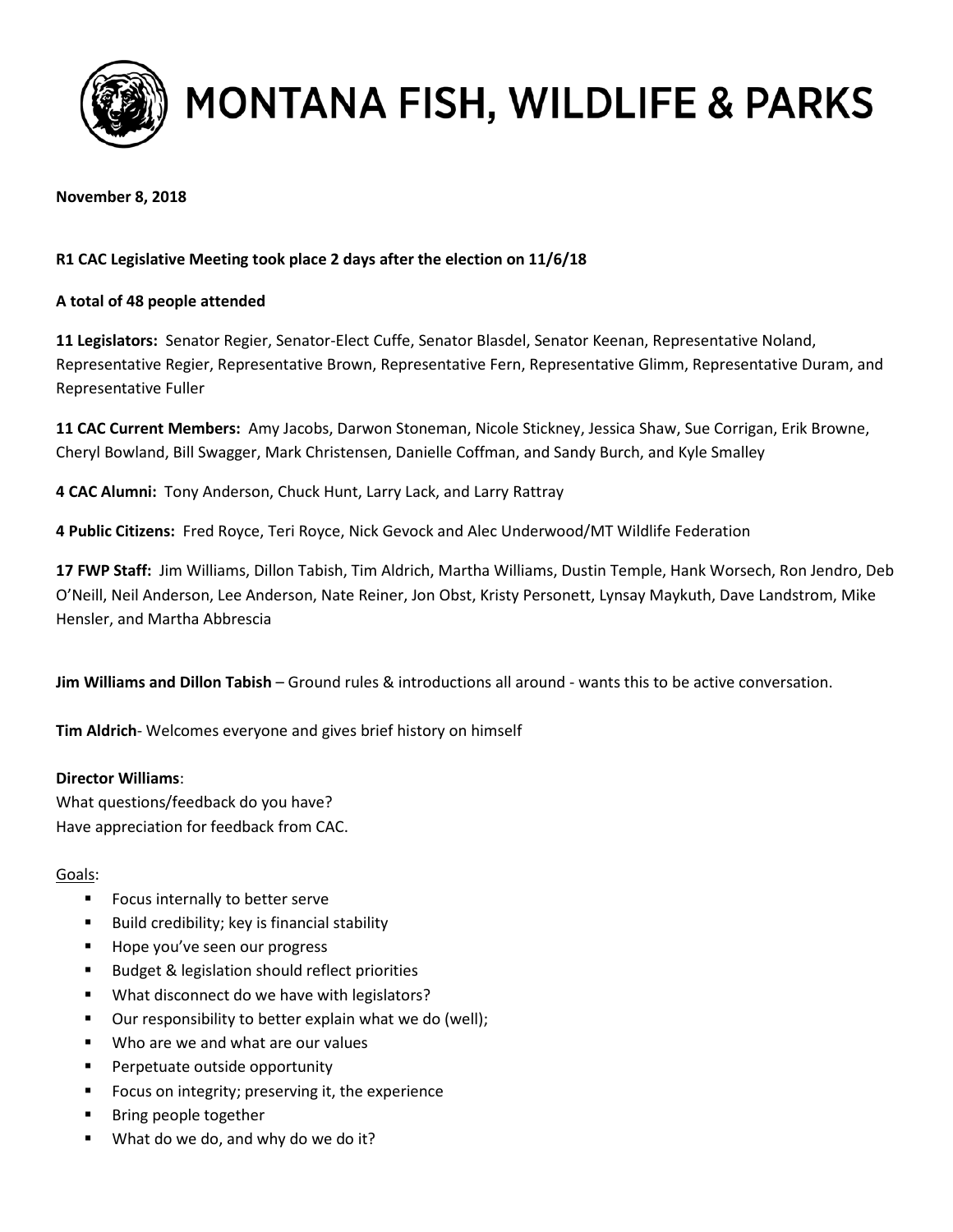

## Budget priorities:

- Restore fisheries, invest in it (hatcheries)
- **Support MT State Parks** Internally do surveys – angler/hunter use Use license \$ to invest; 1.2 million Work as Agency, not individual Divisions

#### AIS Program:

- **Build/improve; program sunsets soon** Wildlife:
	- **Restore grizzly & wolf specialist positions**
	- **Increase tolerance/reduce conflicts**

## Deferred maintenance capital request

**Numerous projects need maintenance** 

## Equipment:

**Create fleet type system** 

## **Dustin Temple – Chief Financial Officer**

## Regarding a new ALS system:

- It's necessary to move into the future and allow all users go to one place, also will integrate Parks Reservations into the universal FWP
- **RFI-S5-10M (13 responses from various vendors)**
- Eligible for DJ funds (Federal)
- May have open house to showcase draft program. (Since CAC meeting, a public listening session has been scheduled in Kalispell FWP for 12/10/18)

## Financial health of FWP

- **Parks budgets keep getting further & further behind**
- **E** License Account
	- o Nonresident licenses fund 70-75% of Dept.
	- o Have 2.5 years of budget, balance \$20-23 M
- Conservation license purchase is consistent, more licenses/person
- **Budget functions have been consolidated**

*Director Williams*:

We're keeping promises regarding open budget information Not "resting on laurels" with strong license sells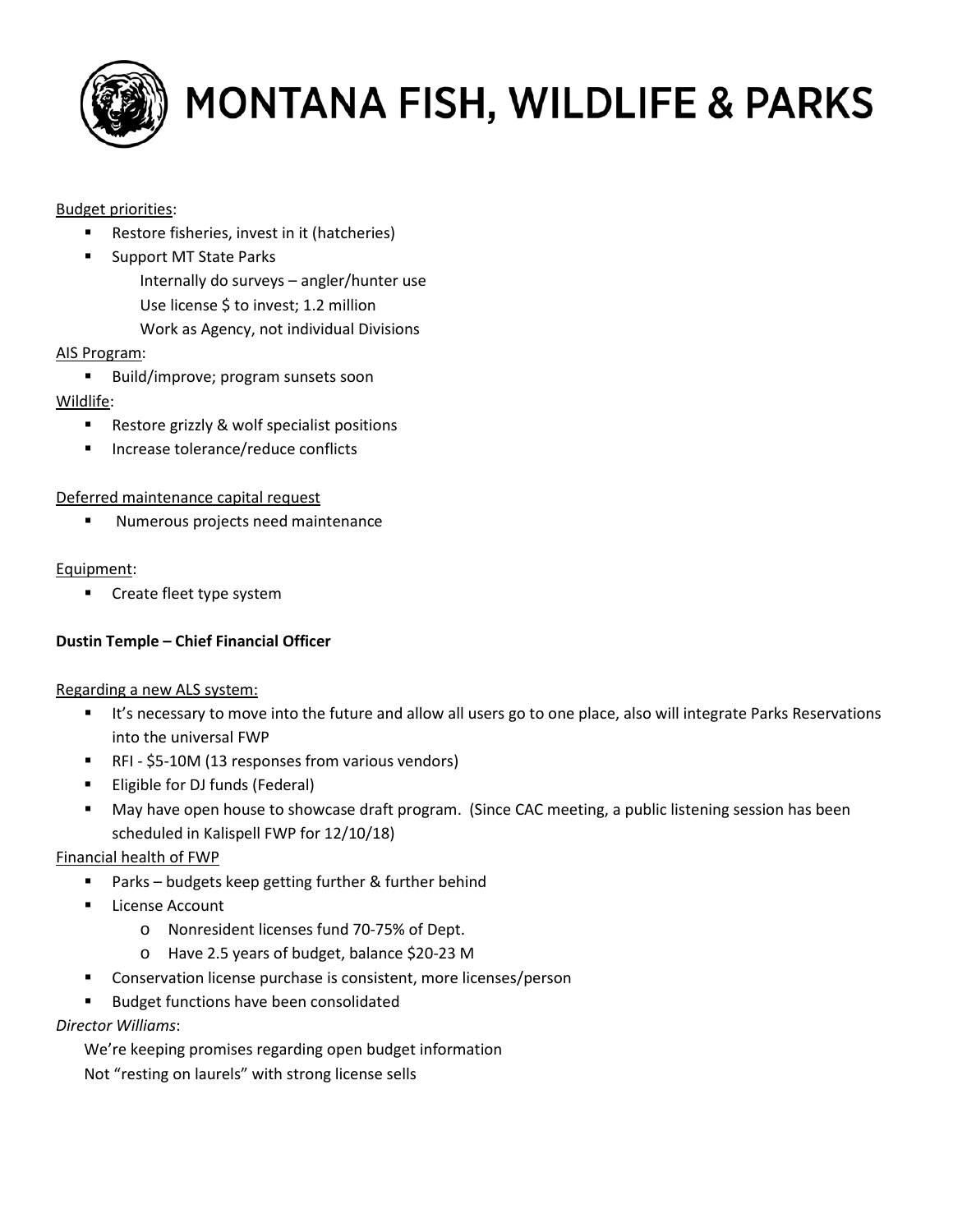

## **Hank Worsech – Legislative Liaison**

- Bonus point squaring; clarification in statue (Average then square or square then average)
- BMA cooperator licenses Clarify to have base hunting and AIS fee free
- Conservation standalone license
- Change March 15th nonresident combination license deadline to April 1st (also deer/elk permits) \*Recommended by regulation committee
- Headwaters State Park move from primitive
- Explanation of "liaisons" worked well, available for information/talks

#### **Senator-Elect Cuffe**:

- Had lunch with Director Williams Appreciates the "direct line" of communication, creation of the AIS position, her integrity, honesty and directness.
	- Moose study \$ need results *On-going study. Annual report on website. Cabinet population stable, RM Front increasing, Big Hole declining – learning habitat needs*

#### **Rep. Fern**:

Parks

- Total amount needed in deferred maintenance? Potential to do more, but held back?
- Classify Parks into what they offer (basic function): water based, historical...
- **May require a bold proposal to get ahead**

Prioritize

- **Biggest bang for our buck**
- **Should be an obligation to have safe and modern places to recreate**
- Discussion as to what infrastructure is it's agreed that the infrastructure of Parks is important.

#### **Jessica Shaw**:

- **Pay to play hunters pay most**
- How to get more funding from diverse people/users

#### **Darwon Stoneman**:

- AIS \$15 nonresident fee is burdensome need different financing
- He would lobby for single hook (at least) for catch & release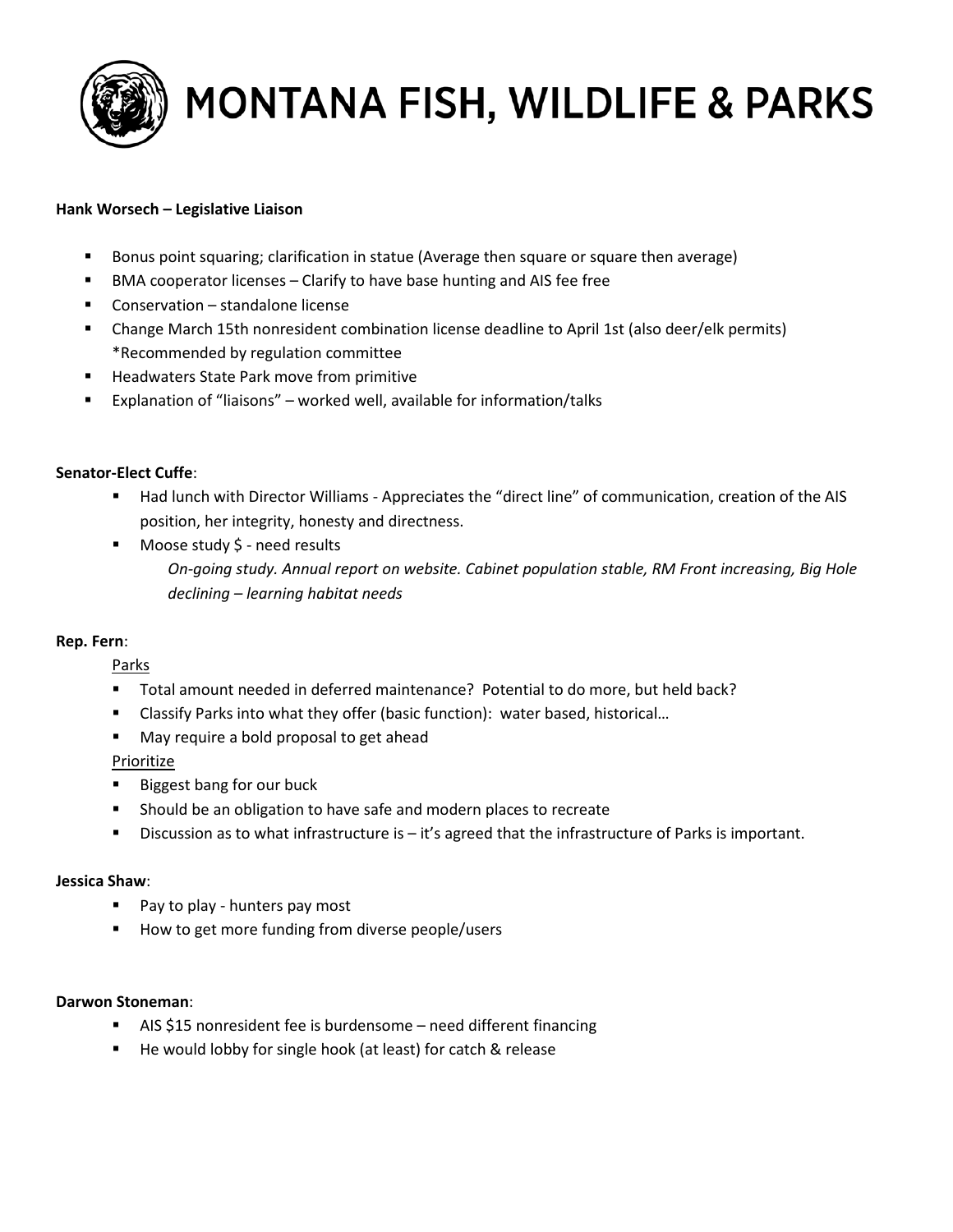

## **Rep Browne**:

- Hunter education in their community needs improvement get education out there
- Concerns about wolf effect on elk hunting (not the only thing effecting)
- Next meeting on 28<sup>th</sup>; FWP didn't attend last meeting *Tim Aldrich – couldn't meet last time but will be there along with Diane, Neil, Dillon & Lee*

## **Danielle Coffman**:

 Obvious biologists need funding to continue studies, to give the public better information and numbers to back it up.

#### **Rep. Fuller**:

- **E** Commend FWP
- Attended Grizzly bear public meeting
- After delisting, economic value of bear hunting; provide for protection (\$) of such "not dictatorial & tyrannical control", economic value areas, animals not poached

*Director Williams – we fully recognize responsibility of managing; planning for that, FWP won't dictate. Have learned from wolf management plan to include public involvement*

#### **Rep. Noland**:

- What is FWP budget? *= \$100M*
- Thanks for transparency
- Wants explanation of  $\sin/5$  out = 2 years
	- *Dustin will provide Monday (FY17 & 18)*
- What is AIS annual budget?
	- *= 5.9M FWP, 350K DNRC*
- Capital appropriations Amount of \$ spent on land purchases?

## **Senator-Elect Cuffe**:

**Amount of land purchased?** *Numerous ways to acquire interest in land*

#### **Bill Swagger**:

- PR work entry level bio work done by wardens; need to have wardens do enforcement work legislation needs changed
- Hunter Ed adapted to apprentice program, having trouble with no upper age limit, reduce age to 10 & 11 again. Relationship has improved in Lincoln County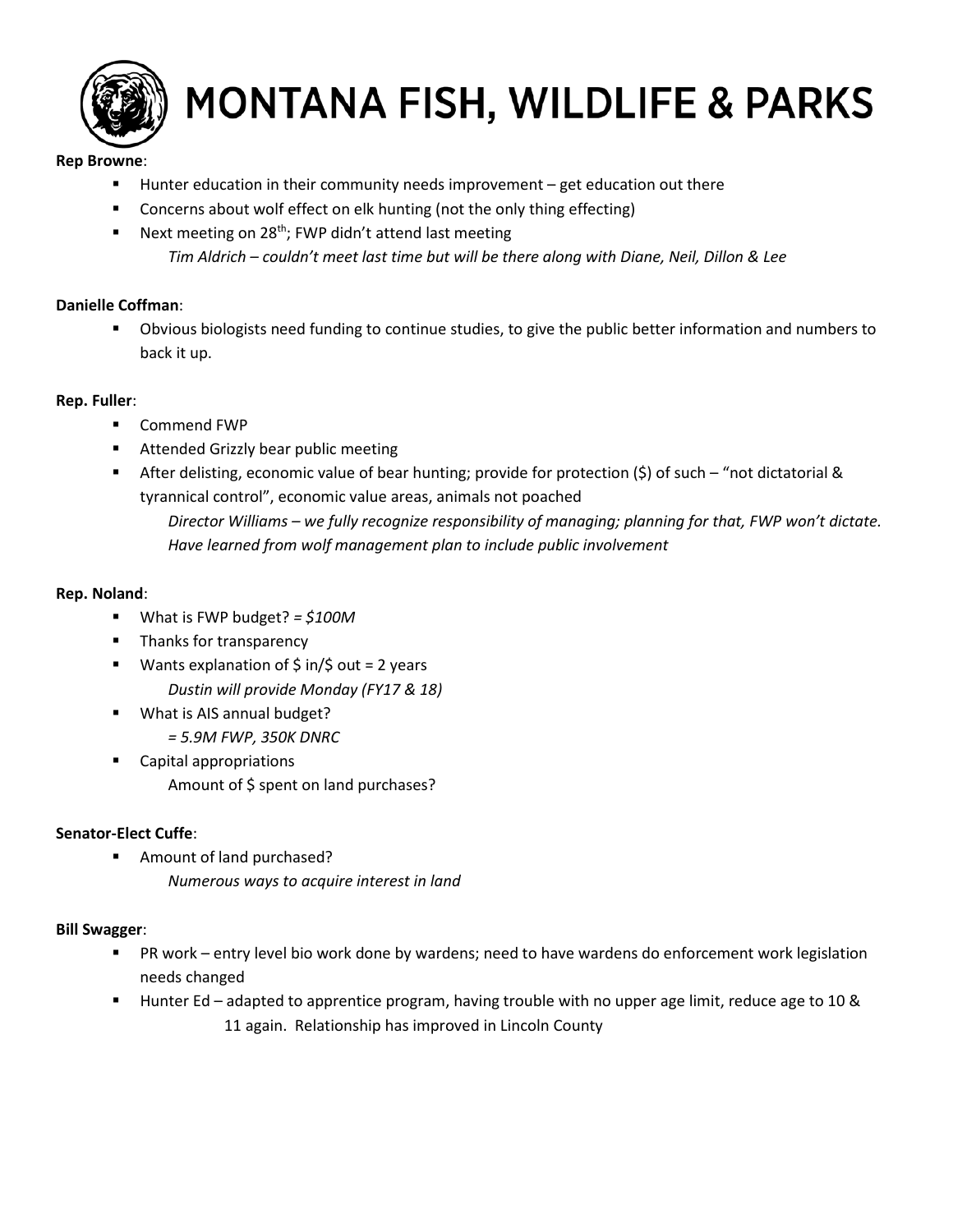

#### **Sen. Blasdel**:

- No opposition to no age limit wants feedback
- Heard from instructor's; good feedback
- **Reason for no upper age, like veterans** *Bill Swagger – need veterans provision?*

#### **Rep. Glimm**:

PR funds:

- More \$ from PR funds means license \$ going longer
- Intention wasn't for wardens to count "moose scat"
- Wanted landowner relations improvement
- Classification of time needs clarified *Director Williams – joined Joint task force on Federal Aid sort through it. PR eligible definition of hours. commend enforcement for doing their best; have been very careful. Move to tracking thru MCT has been challenging*

*Jim Williams- Commended Lee and crew for tracking PR hours and the system Enforcement developed*

#### **Rep. Fern**:

 Game warden shortage? How to determine? What to do about it? *80 wardens, 17 sergeants, 7 captains- PR takes 30% of enforcement time and cover AIS and parks, being pulled many ways. Hard to track shortages*

## **Erik Browne**:

Metric for warden, how to measure need for new resources (Parks, wardens, etc.)

#### **Darwon Stoneman**:

 Multi-use funding important ex. FAS -get \$ from recreational users as well *Director Williams – million-dollar question… looking at other revenue resources*

## **Senator-Elect Cuffe**:

 Use PR funds for education/communication? *Director Williams – working on other options to use \$ more broadly it's a federal decision*

#### **Kyle Smalley**:

**Recreation broad view funding** *Director Williams – S Carolina 80% sales tax goes to recreation*